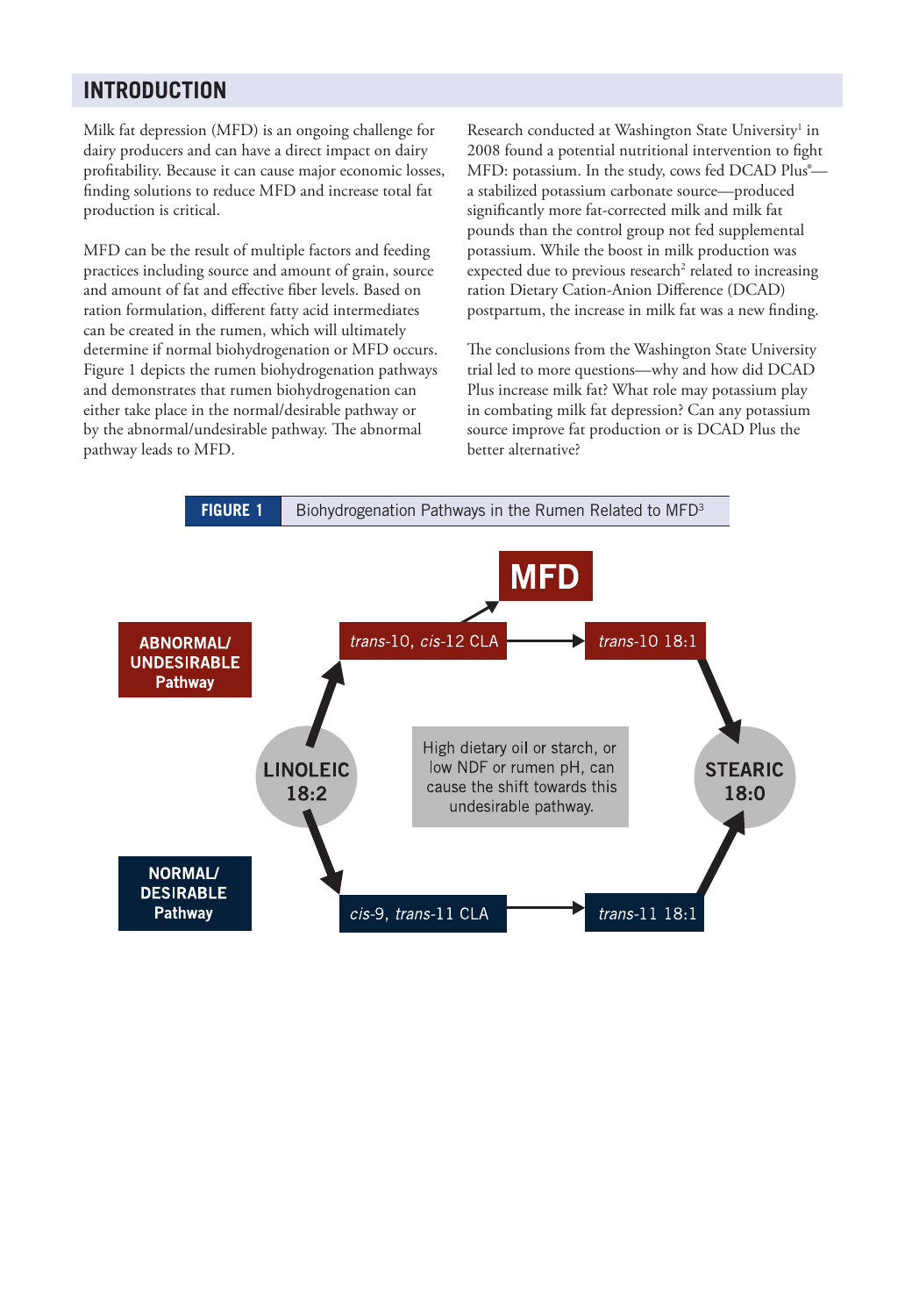# **Conclusions**

- • Potassium from DCAD Plus caused more complete biohydrogenation of rumen fatty acids via the desirable biohydrogenation pathway compared to the control.
	- Benefits associated with increasing dietary potassium with DCAD Plus were not observed when potassium chloride was used as the source of dietary potassium.
- • Researchers concluded that chloride must have negated the positive effects associated with additional potassium in the rumen.
- Results from the Clemson University trials reinforce the higher milk fat results seen in the previous on-farm work at Washington State University.

# **Discussion**

There are many nutrition and management factors that ultimately impact the incidence of milk fat depression, and no single factor can be pinpointed as the cause. However, these research studies confirm that feeding potassium carbonate from DCAD Plus can be a nutritional solution to increase desirable intermediate fatty acids associated with milk fat production.

Additional work is underway to further understand the mechanisms by which DCAD Plus and potassium influence rumen biohydrogenation. These studies will investigate the effects of DCAD Plus with and without Rumensin® on fatty acid biohydrogenation. A second study will investigate the dietary effects of potassium on feed efficiency and feed efficiency response to potassium or sodium at equal ration Dietary Cation-Anion Difference (DCAD) levels.

# **references**

- 1 Harrison J, White R, Kincaid R, Block E, Jenkins T, St. Pierre N. Effectiveness of potassium carbonate sesquihydrate to increase dietary cation-anion difference in early lactation cows. *J Dairy Sci* 2012;95:3919-3925.
- 2 DCAD Nutrition for Dairy Cattle Research Summary. Church & Dwight Co., Inc. 2010:23–25.
- 3 Jenkins TC, Block E, Harrison JH. Shifts in fermentation and intermediates of biohydrogenation induced by potassium supplementation into continuous cultures of mixed ruminal microorganisms, in *Proceedings*. 2010 ADSA Annual Meeting July 11 – 15, 2010 Denver, Colorado; Abstr. 746. Data on file.
- 4 Morris PH, Andrae JG, Bernard JK, Block E, Jenkins TC. Volatile fatty acids and biohydrogenation intermediates in continuous cultures are returned to normal by addition of potassium carbonate but not by potassium chloride. *J Anim Sci* 2012;90:(Suppl.3, Abstr.179)/*J Dairy Sci* 2012;95:(Suppl.2, Abstr.179). Data on file.

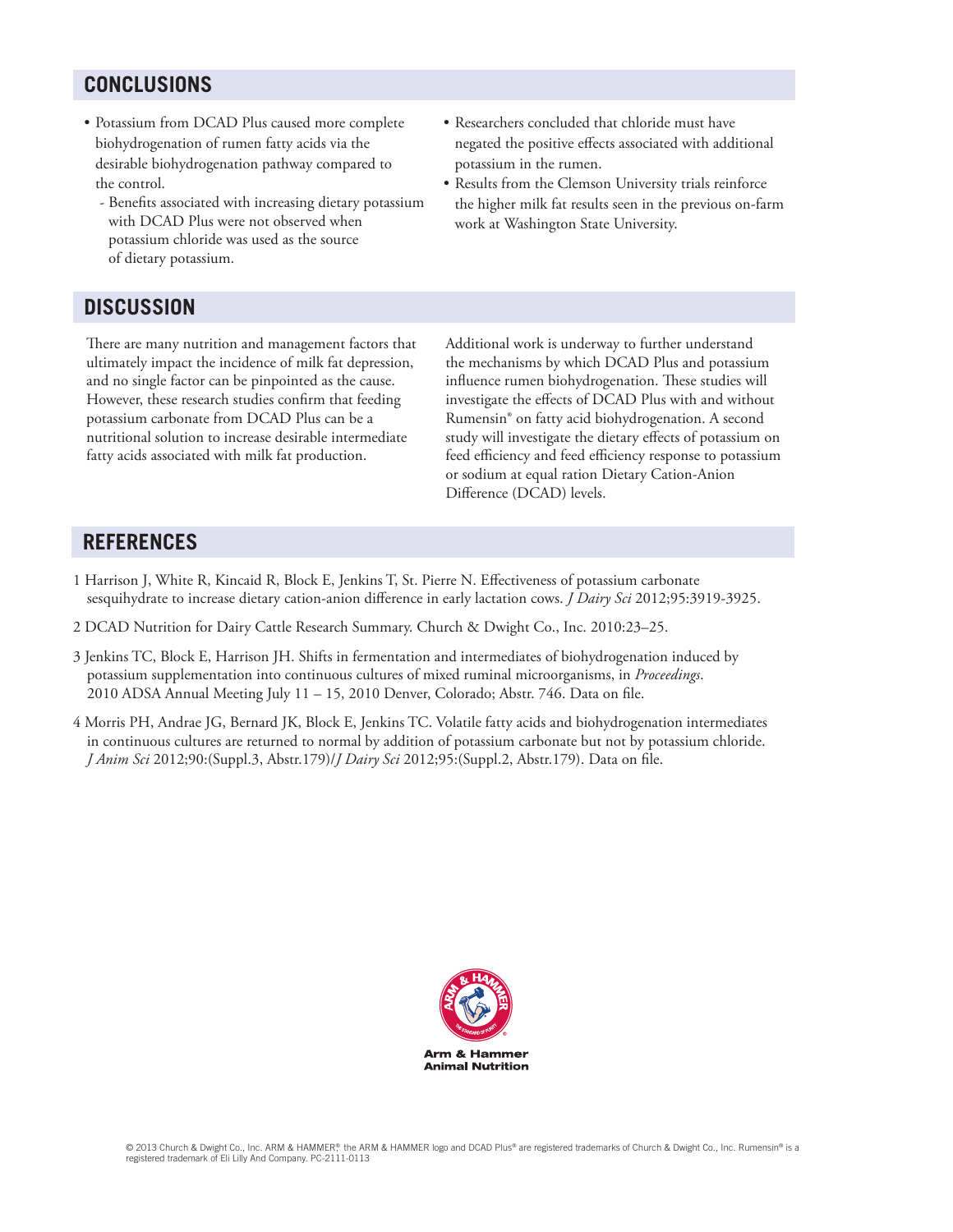# **Research Bulletin**

# **DCAD Plus Increases Milk Fat Production Through More Complete Rumen Biohydrogenation**

**Stabilized potassium carbonate alters the rumen biohydrogenation patterns to produce more favorable fatty acid intermediates.**

Block E., Church & Dwight Co., Inc. Jenkins T., Clemson University

# **key points**

- **• Multiple trials from Clemson University have shown a positive influence on rumen biohydrogenation when potassium from DCAD Plus® Stabilized Potassium Carbonate was evaluated in cultures of rumen microorganisms. Research confirms potassium can help reduce the incidence and severity of milk fat depression by allowing for more of the desirable rumen biohydrogenation pathway to occur.**
- **• When different potassium sources were compared, DCAD Plus outperformed potassium chloride, leading to the conclusion that chloride may negatively impact the production of desirable fatty acid intermediates.**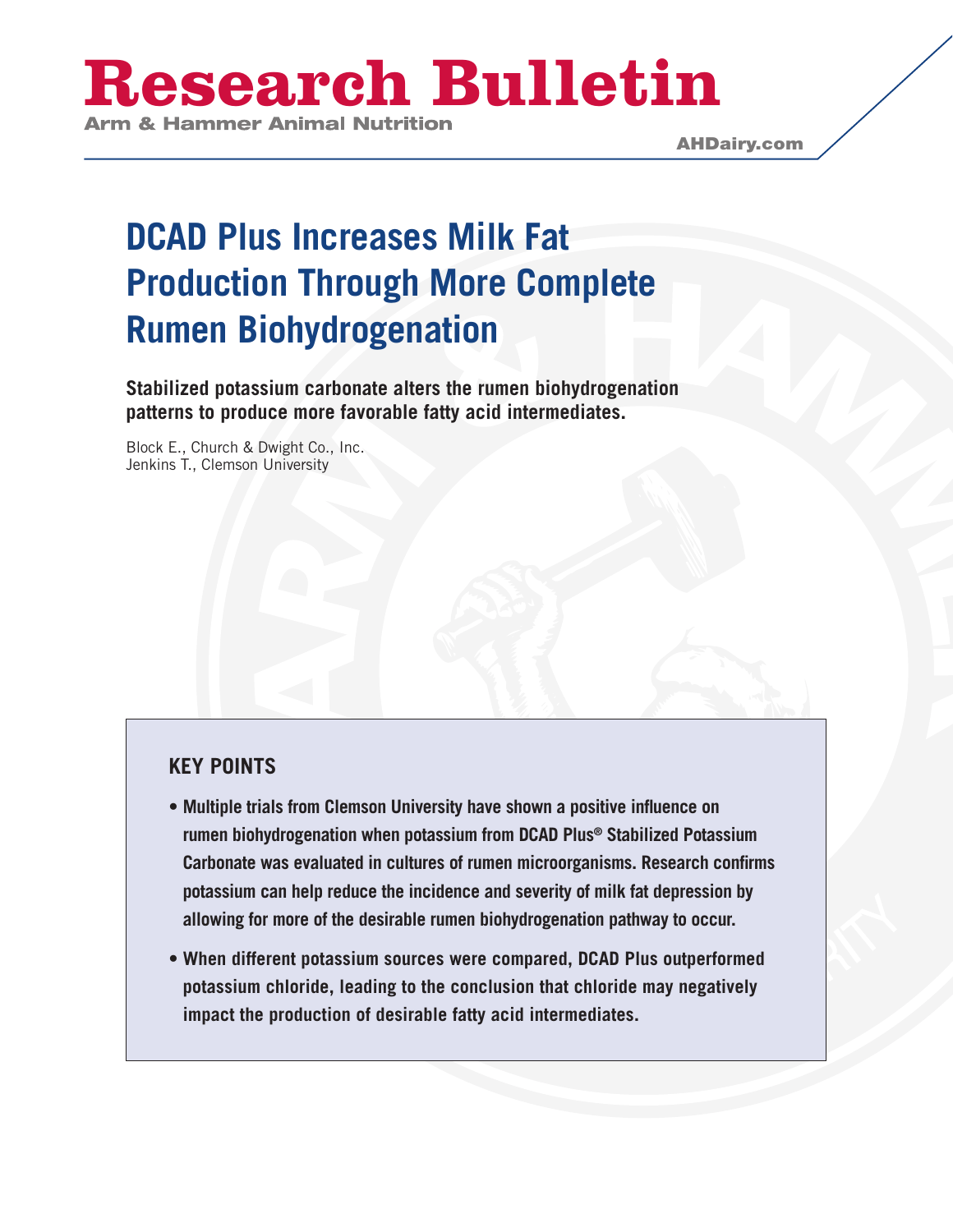To better understand the role potassium carbonate played in milk fat production, two rumen fermenter trials were conducted at Clemson University. The first was designed to determine the specific role potassium plays in milk fat production and the second compared different potassium sources and their potential impact on biohydrogenation.

## **TRIAL 1: Design & methods3**

Five diets were evaluated using dual-flow continuous fermenters. All diets were formulated with the same feeds; the only difference was the level of potassium carbonate fed as the added potassium (K) source, as noted in Table 1.

| <b>TABLE 1</b>   |                                                         |                                          |
|------------------|---------------------------------------------------------|------------------------------------------|
| <b>DIET NAME</b> | <b>POTASSIUM LEVEL</b>                                  | <b>TOTAL DIETARY</b><br><b>POTASSIUM</b> |
| KO (control)     | 0 mL (0 $g/d$ ; 1% dietary K)                           | $1\%$                                    |
| K1               | 10.6 mL (0.6 g/d; 1% added K)                           | 2%                                       |
| K <sub>2</sub>   | 21.2 mL (1.2 g/d; 2% added K)                           | 3%                                       |
| K3               | 31.8 mL (1.8 g/d; 3% added K)                           | 4%                                       |
| <b>NaOH</b>      | Diet was used to determine if<br>rumen pH was a factor. |                                          |

• Supplemental potassium was injected into the fermenters two times per day.

• Distilled water was also injected to maintain a volume of 32 mL.

# **trial 1 RESULTS**

#### **Higher Rumen pH**

- • Rumen pH increased as the level of potassium increased.
	- This result was anticipated based on potassium's basic properties and previous research findings.<sup>2</sup>
- • Changes in biohydrogenation intermediates were also caused by the NaOH treatment, suggesting potassium might shift biohydrogenation due to pH elevation.

#### **More Stearic Acid**

• As potassium levels increased, there was a trend of increasing stearic acid.

• Theoretically, the only way that this could occur is if the biohydrogenation process in the rumen was performing faster or more completely.

#### **Shift in Biohydrogenation Pattern**

• As potassium increased, production of *trans*-10 C18:1—an intermediate fatty acid known to be associated with MFD—numerically decreased, as shown in Chart 1.

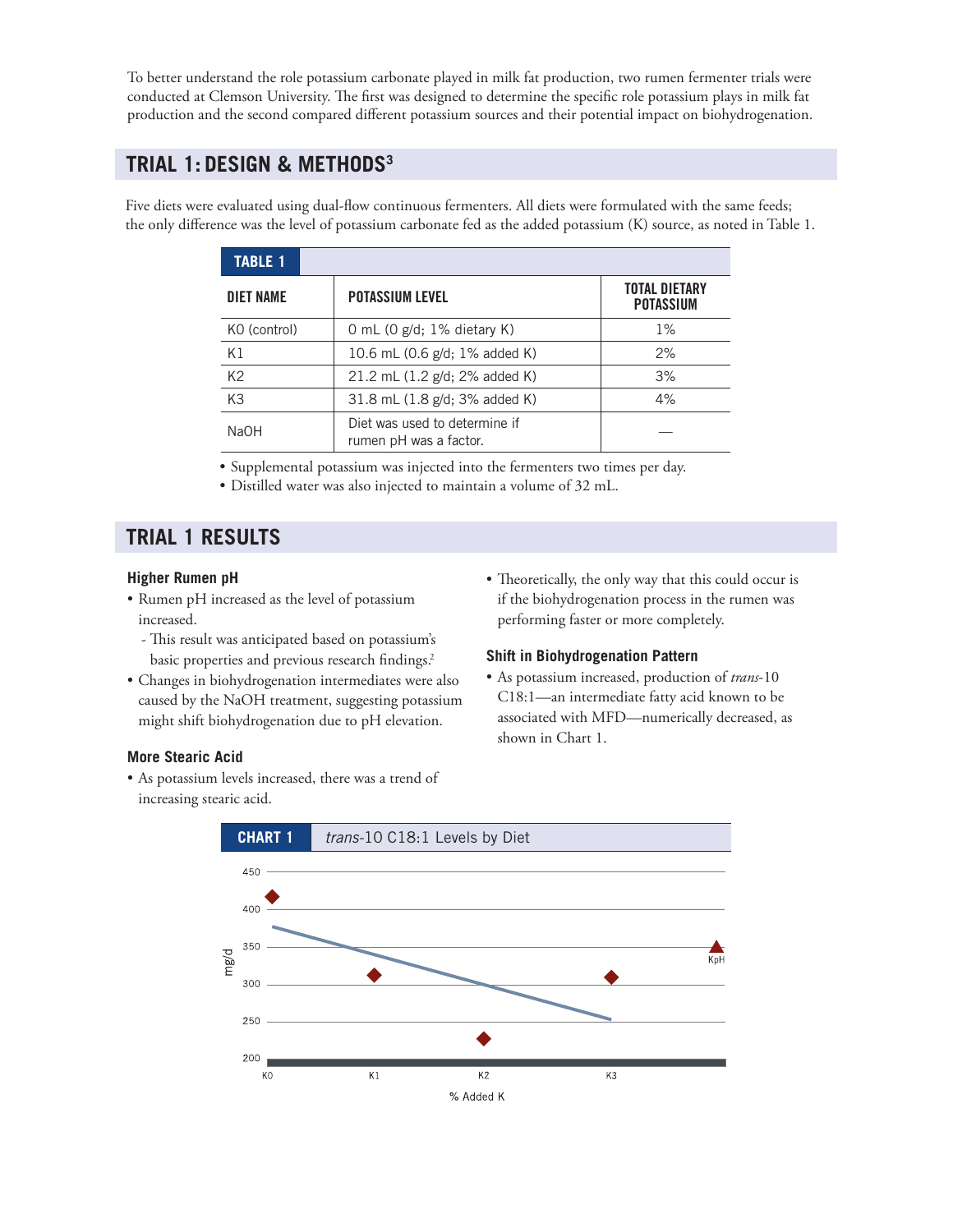The amount of intermediates associated with the normal (desirable) pathway of biohydrogenation increased with higher supplemental potassium levels, as outlined in Table 2.

| <b>TABLE 2</b>   |  | Fatty Acid Levels by Treatment |       |                |       |      |  |  |  |  |
|------------------|--|--------------------------------|-------|----------------|-------|------|--|--|--|--|
| FATTY ACID, mg/d |  | K <sub>0</sub>                 | K1    | K <sub>2</sub> | K3    | SE   |  |  |  |  |
| n                |  | 4                              | 4     | 4              | 4     |      |  |  |  |  |
| t-68 C18:1       |  | 34.1                           | 34.5  | 35.7           | 32.7  | 4.0  |  |  |  |  |
| t-9 C18:1        |  | 17.6                           | 18.8  | 18.9           | 16.7  | 1.9  |  |  |  |  |
| $t-11 C18:1^a$   |  | 46.9                           | 108.9 | 144.8          | 167.3 | 16.6 |  |  |  |  |
| t-12 C18:1       |  | 23.4                           | 25.4  | 25.5           | 18.9  | 2.7  |  |  |  |  |

a Linear response of K0 through K3 (*P*<0.05)

#### **Increase in Acetate-to-Propionate Ratio**

• As potassium levels increased, so did the acetate:propionate ratio, which has been associated with higher milk fat levels.

#### **Conclusions**

• The milk fatty acid profiles indicate the normal biohydrogenation pathway is favored as potassium from DCAD Plus® is increased, which was consistent with the animal trial conducted and reported by Washington State University.<sup>1</sup>



### **TRIAL 2: Design & methods4**

As a follow-up to trial #1, researchers investigated if the potassium source would impact rumen biohydrogenation.

The second trial design had six rations—three with added fat and three without any additional fat source. The control diets had no supplemental potassium, and potassium carbonate from DCAD Plus and potassium chloride were used as the added potassium sources in the remaining diets. Table 3 below outlines the six diets further.

| <b>TABLE 3</b>                |                      |    |                            |   |               |   |
|-------------------------------|----------------------|----|----------------------------|---|---------------|---|
| ADDED K (% OF DIET)           | 0% ADDED K (CONTROL) |    | <b>3% K FROM DCAD PLUS</b> |   | 3% K FROM KCI |   |
| TOTAL K (% OF DIET)           | 1% (CONTROL)         |    | 4% K                       |   | 4% K          |   |
| Added Soybean Oil (% of Diet) |                      |    |                            |   |               |   |
| Total Fat (% of Diet)         |                      | .h |                            | ხ |               | b |

The continuous fermenters were fed 60 grams/day of 1:1 forage (alfalfa dehydrated pellets) to concentrate mix twice daily.